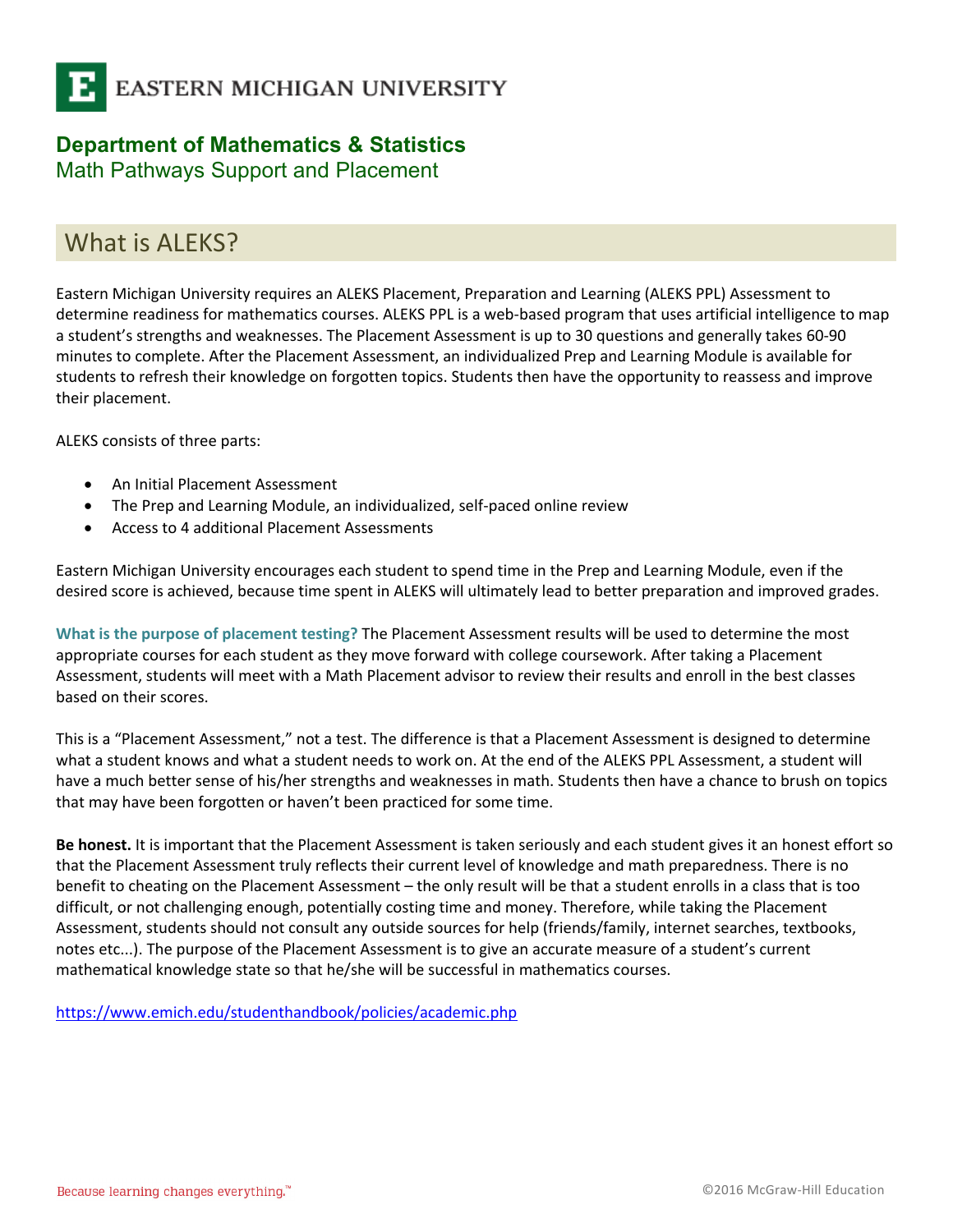**Why must I take the ALEKS PPL Assessment?** The Placement Assessment is used to determine the mathematics course in which you will have the greatest success. Upon completion of the Placement Assessments, your scores are sent to your academic advisor. Your advisor will review your scores and help make appropriate recommendations for course registration.

**Who has to take the ALEKS PPL Assessment?** Any EMU student may take the assessment in order to accelerate mathematics coursework. Incoming Freshmen in the Algebra mathematics pathway who do not submit official SAT/ACT scores to EMU should take the math placement assessment in order to determine the appropriate entry point into the mathematics pathway required for completion of their degree.

**When do I take the ALEKS PPL Assessment?** It is suggested that incoming Freshmen and transfer students take the placement assessment prior to attending their EMU orientation or prior to their academic advising appointment. The placement assessment is offered year-round for those wishing to take it for placement acceleration purposes.

#### **Are ALEKS PPL Assessments proctored? Where can I take my Placement Assessment?**

All ALEKS PPL Assessments are proctored by Math Pathways Support advisors and are taken either on-campus, in 509 Pray-Harrold or remote, via Zoom.

When you arrive for your appointment, please have a photo ID ready. If taking the placement assessment remotely, you will need a quiet space which is free from distractions, a computer or laptop with a webcam (smartphones or tablets cannot be used to access the assessment), scrap paper and a pencil.

**Is there a fee for using ALEKS PPL?** Use of ALEKS is included in your student fees.

**Do I need to install any software or plug-ins prior to taking the ALEKS Placement Assessment?** No. There are no required plug-ins or applets required with your use of ALEKS PPL. As long as you have access to the internet and are using an updated browser, you should not experience difficulties in taking your Placement Assessment. For a list of preferred browsers, please review the ALEKS system requirements on their support site: http://www.aleks.com/support/system\_requirements

If you are taking the assessment via Zoom, you will need a web camera.

**What topics are covered during the ALEKS PPL Assessment?** ALEKS PPL is an online, adaptive system that covers a broad spectrum of mathematics topics. The length of the Placement Assessment will vary, but can be up to 30 questions. You will see some, but not all, of the math you have learned in high school. It is a Placement Assessment, not a preview of math courses at EMU. It is designed to identify if you are prepared for a particular course. After you take your first Placement Assessment, you will have the opportunity to review and master additional topics to reassess and improve your placement.

Topics covered:

• Real numbers (including fractions, integers, and percentages)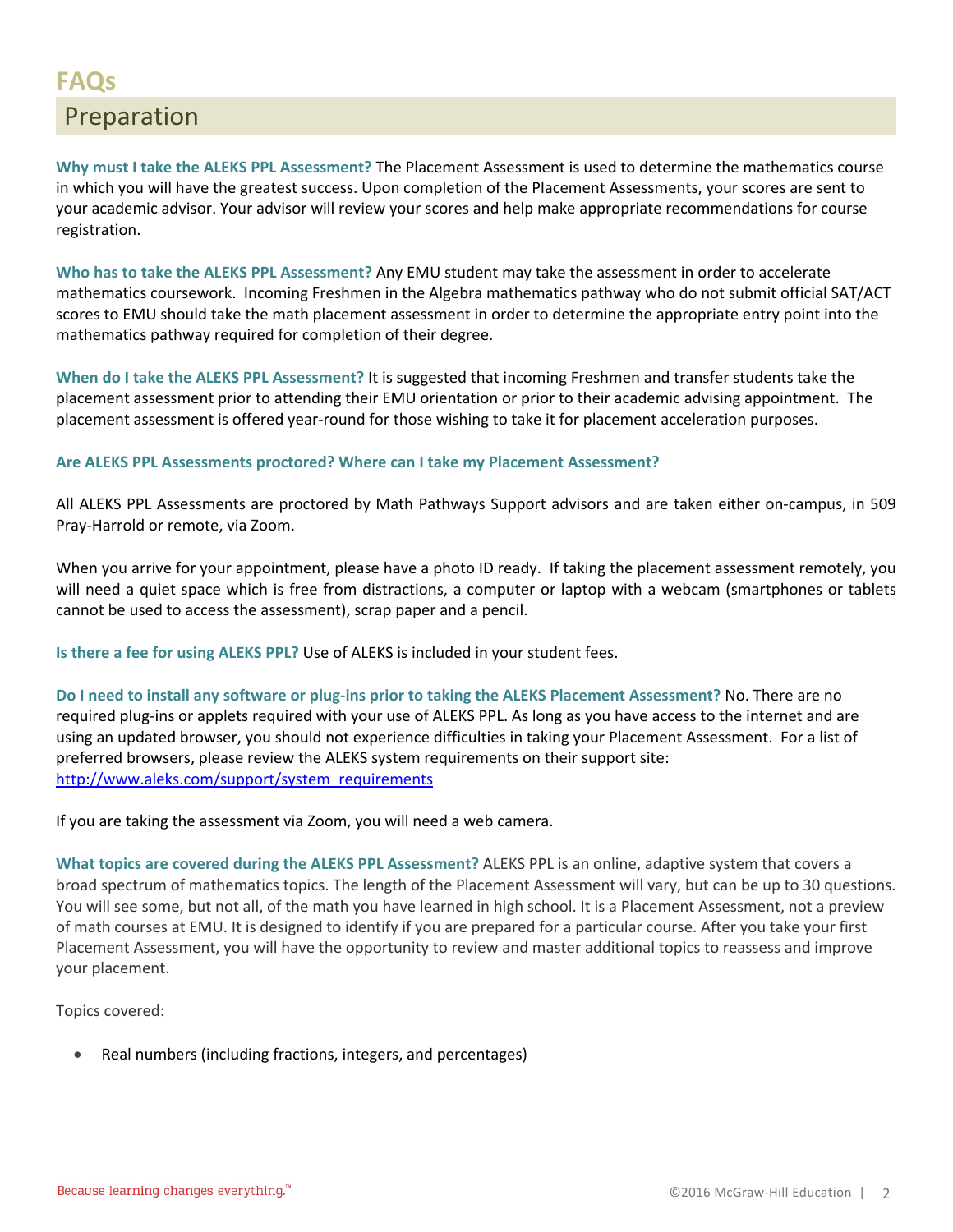- Equations and inequalities (including linear equations, linear inequalities, systems of linear equations, and quadratic equations),
- Linear and quadratic functions (including graphs and functions, linear functions, and parabolas), exponents and polynomials (including integer exponents, polynomial arithmetic, factoring, and polynomial equations), rational expressions (including rational equations and rational functions
- Radical expressions (including higher roots and rational exponents)
- Exponentials and logarithms (including function compositions and inverse functions, properties of logarithms, and logarithmic equations)
- Geometry and trigonometry (including perimeter, area, and volume, coordinate geometry, trigonometric functions, and identities and equations).

**Can I practice using the ALEKS input tools before I begin the Placement Assessment?** ALEKS will begin with a brief tutorial to make sure you are comfortable with the math palette tools before your Placement Assessment begins. The tutorial shows you how to enter different types of answers, how to use the ALEKS calculator, and how to graph. If you aren't sure how to input an answer, or need help while you are taking the ALEKS Placement Assessment, select the **Help** button below the answer pallet tools. Going to the tutorial during your Placement Assessment will NOT impact your Placement Assessment results.

### Taking the Placement Assessment

**What is the format of the questions on ALEKS?** ALEKS is not a multiple-choice Placement Assessment. It is openresponse and requires you to work out solutions with a paper and pencil, then enter them into ALEKS. Be sure to have scratch paper with you.

**May I use a calculator while using ALEKS?** ALEKS will provide an on-screen calculator if you need one to complete a particular problem. Otherwise, you may not use a calculator.

**May I use any other resources during a Placement Assessment?** You may only use a pen or pencil, paper, and the resources provided within ALEKS. You should not receive assistance from friends, family, other websites, textbooks, or any other resource not provided by ALEKS. Using outside resources will lead to improper placement and potentially course failure.

**Can I review a question after I've answered it?** Because ALEKS is adaptive, once you submit an answer, you cannot change it. Be sure to carefully check your answer before submitting your response.

**What if I see questions I don't know?** It is likely that you will be asked questions on material you have not yet learned. On such questions it is appropriate to answer, **I don't know**. On any question that you have familiarity with, however, it is important to do your best. **I don't know** is interpreted by ALEKS to mean that you do not know how to solve the topic, and this will be reflected in the Placement Assessment results. There is no penalty for incorrectly answering a question on the Placement Assessment, it only helps ALEKS understand what you know and don't know.

**Are Placement Assessments timed?** No, you are free to complete the Placement Assessment at your own pace.

**I am ready to start my ALEKS PPL Assessment. How do I begin?** At the time of your appointment, your proctor will guide you through the process. If you are completing the assessment via Zoom, an email will be sent containing the link to join the session.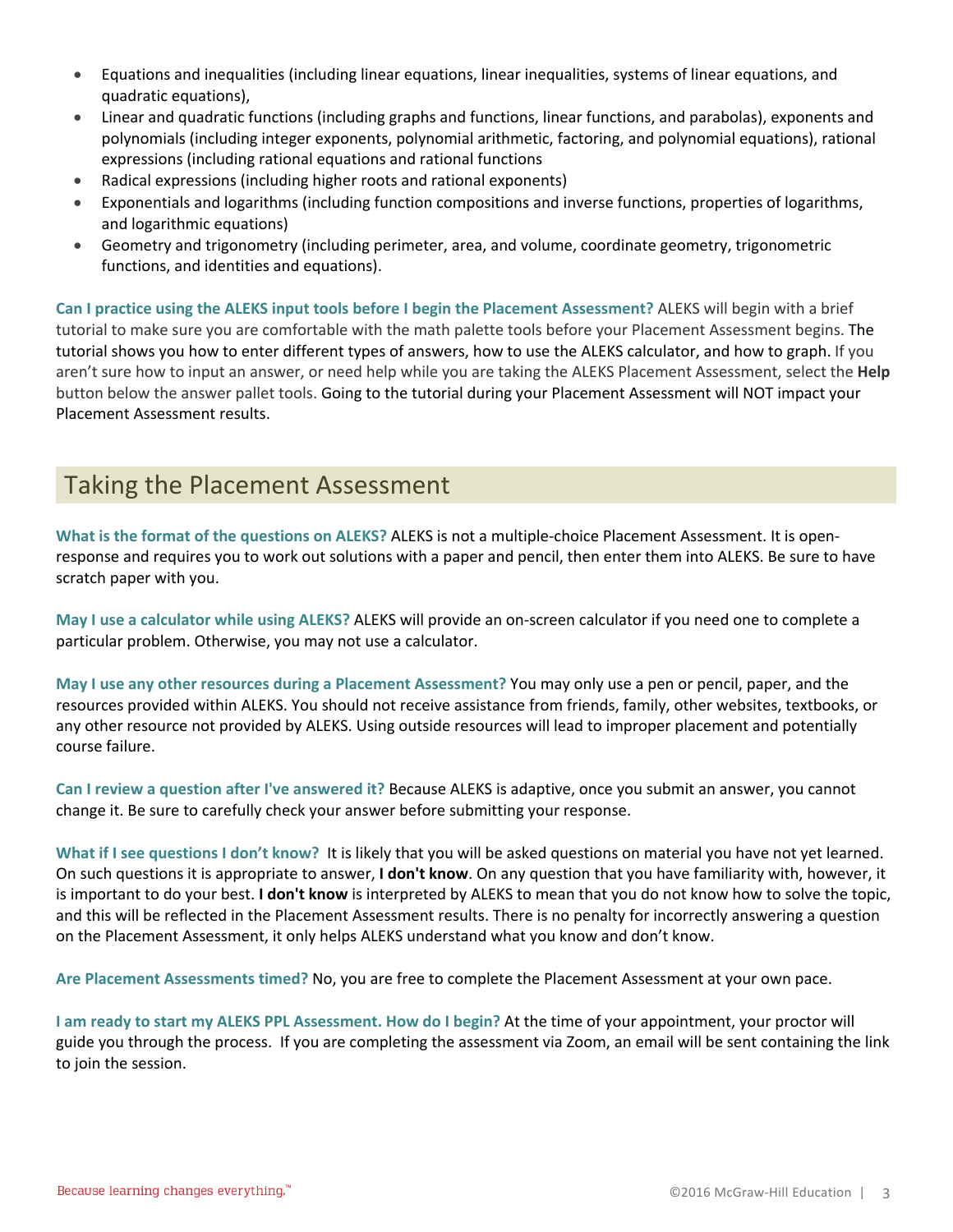## Placement Result

**What is my placement result?** Your placement result (overall score) is a number between 0 and 100. It represents the percentage of topics ALEKS has identified you have mastered.

Course placement cut-off scores can be viewed here: https://www.emich.edu/mathematics-statistics/placement/yourscore.php

#### **Where can I see my score?**

- You will receive your score immediately upon completion of your Placement Assessment.
- Your ALEKS score can be viewed by re-entering ALEKS using the same access link for which you took the Placement Assessment, the link is located on our website: https://www.emich.edu/mathematicsstatistics/placement/
- Your scores are automatically added to your student profile in Banner, which is accessible by your advisor.
- Your scores will be verified by the math department before the semester begins.

**What if I do not place into the course I wanted?** This is a perfect opportunity to take advantage of the Prep and Learning Modules offered within ALEKS PPL. An individualized study plan will be created based on your performance on the Initial Placement Assessment. ALEKS will identify what you know and what you are ready to learn next so you can brush up on lost knowledge.

**I did not place into the class I wanted. Can I take it anyway?** No, you must achieve the minimum placement result to take each corresponding class.

**Which math course is required for my program?** A Math Placement advisor will discuss the best course for your program after completion of the Math Placement Assessment.

**What if I placed into the class I wanted?** Congratulations! Continue to use your Prep and Learning Module to improve your chances for success. The placement result required is the minimum preparation for your course. Take advantage of the individualized review and learning features in ALEKS to get a better grade in your class.

**Can I retake the ALEKS PPL Assessment?** Yes, you may take up to 5 Placement Assessments. However, to make each attempt worthwhile, it is important that you spend time working in your ALEKS Prep and Learning Module between Placement Assessments so that you can improve your skills. We require that you complete 5 hours in your Prep and Learning module before each attempt.

#### **Can I retake the ALEKS Placement Assessment immediately?**

There is generally no benefit to re-taking the Placement Assessment immediately after completing a prior attempt. You cannot improve your results by simply re-taking the Placement Assessment without spending time in the Prep and Learning Module to refresh material that you may have forgotten.